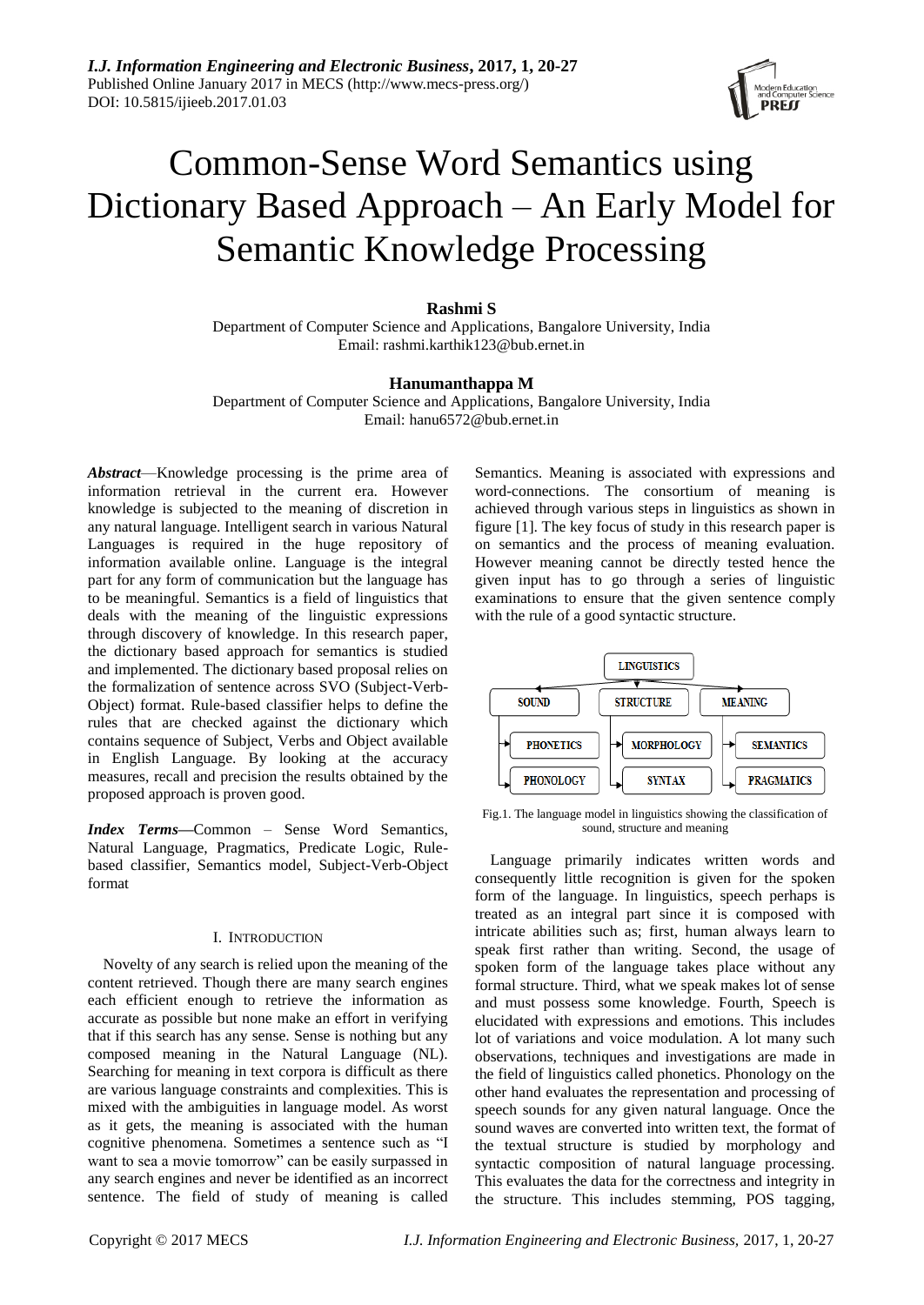grammar structure and so on. Once the input text is error free from syntactic mistakes, next the sentence will be evaluated for the knowledge representation. This stage of processing majorly concentrates on the meaning representation.

To address the problem of semantic knowledge representation whilst common-sense word semantics, our research work is divided into following phases:

Phase 1: Training Phase: In this phase, a dictionary of fruits, vegetables, things and verb forms are constructed

Phase 2: Make a hypothesis: Since knowledge evaluation is obtained through a process of syntactic examination, in this phase we make an assumption that the given input sentence is syntactically correct i.e. free from grammatical mistakes, spell or typo errors and various other kinds of syntactic errors.

Phase 3: Construct a rule: In this phase, the rules for the semantically correct sentences are defined. Through this, the given input is tested for the correctness. The syntactically correct sentences are checked against the rules defined to verify if the input sentence is semantically correct.

## II. RELATED WORKS

A variety of projects have designed and implemented multimedia retrieval systems. T Semantics has its roots way back to decades but the research studies in this field took its inception only a decade ago. The perspective of semantics changed ever since then. Semantics which indicates meaning has started to talk about knowledge, ontology and knowledge, pragmatics, latent semantics and so on. The meaning/knowledge is a prime area of concentration in semantics, a branch of linguistics. However semantics has many definitions as stated by various authors. This is discussed in the table [1].

Table 1. Definition of Semantics as stated by various researchers and authors

| Sl. No | Definition                   | Author (year)   |  |
|--------|------------------------------|-----------------|--|
| 1      | Semantics, a part of         | Lobner $(2002)$ |  |
|        | linguistics is defined as    |                 |  |
|        | studying the meaning         |                 |  |
| 2      | Semantics is the study of    | Kreidler (1998) |  |
|        | language organizations and   |                 |  |
|        | meanings and the way they    |                 |  |
|        |                              |                 |  |
|        | express it                   |                 |  |
| 3      | Semantics is<br>the          | Saeed (1997)    |  |
|        | the<br>meaning in            |                 |  |
|        | communication                |                 |  |
| 4      | Semantics is the study of    | Frawley (1992)  |  |
|        | literal. contextualization.  |                 |  |
|        | de-contextualization,<br>and |                 |  |
|        | grammar meaning              |                 |  |
| 5      | Semantics<br>is<br>the       | Harford<br>&    |  |
|        | meaning in the language      | Heasley (1983)  |  |
|        |                              |                 |  |
| 6      | is<br>Semantics<br>the       | Lyons (1977)    |  |
|        | meaning                      |                 |  |

From table [1] it is clear that there is no perfect definition for semantics that is universally accepted. Nevertheless, semantics portrays meaning, as the presence of the word "meaning" is evident in all the

definitions quoted by authors. The research goals with respect to semantics have become broad with the complexities involved. In WordNet a particular meaning of a word can be retrieved and a Boolean AND operator was used for a new search keywords. This work [1] has marked the beginning for the semantic related task and resulted in various properties of ontology that is to be represented. Author Jiiang Huiping et al [2] has worked on information retrieval and semantic web model.

Using this approach the efficiency and accuracy of information retrieval was improvised in both structured and semi-structured documents. The ranking evaluator is used to measure the resemblance of the documents related to semantics. Yuri Gurevich et al [3] have worked on semantic-to-syntax concept by defining a species of algorithms that leads to the creation of semantics and its characteristics. To add to this the authors have also worked on the computational time. Various Boolean functions are made use for this purpose. Ontology based semantic information retrieval was done by Yinghui Huang et al [4]. They introduced a rough ontology starting off with the advantages of semantic information retrieval. In the second phase, rough ontology was used to expand the ontology and thirdly semantic information retrieval model was suggested named as ROSRS. Semantics creates a sense in the language. However there are many unanswered, unquestioned concepts related to semantics that is still a challenge, perhaps the more crucial ones. Those are:

- How can we specify the meaning of "however" or "and"?
- There are numerous sentences whose meaning cannot be defined on the basis of the meaning of the words. Example: "Time is money" or "it is raining cats and dogs". These sentences represent metaphor. So meaning of these sentences cannot be derived merely from the word meaning.
- Meaning sometimes is represented in the form of gestures and facial expressions.
- How is the integrity of the meaning measured?
- Do we have language representation for all the meaning? Or are there any meanings which cannot be expressed at all?
- Do semantics see all the facet of meaning? i.e., from speaker point of view, hearer point of view, or a part of pragmatics?

Therefore the challenges and problems in the field of semantics are endless. This enforces many researchers to concentrate on semantics and to evaluate the meaning of "meaning" in semantics in any given language model. In this research paper, we study the semantics and its implementation in real world and also the accuracy achieved by our proposed system.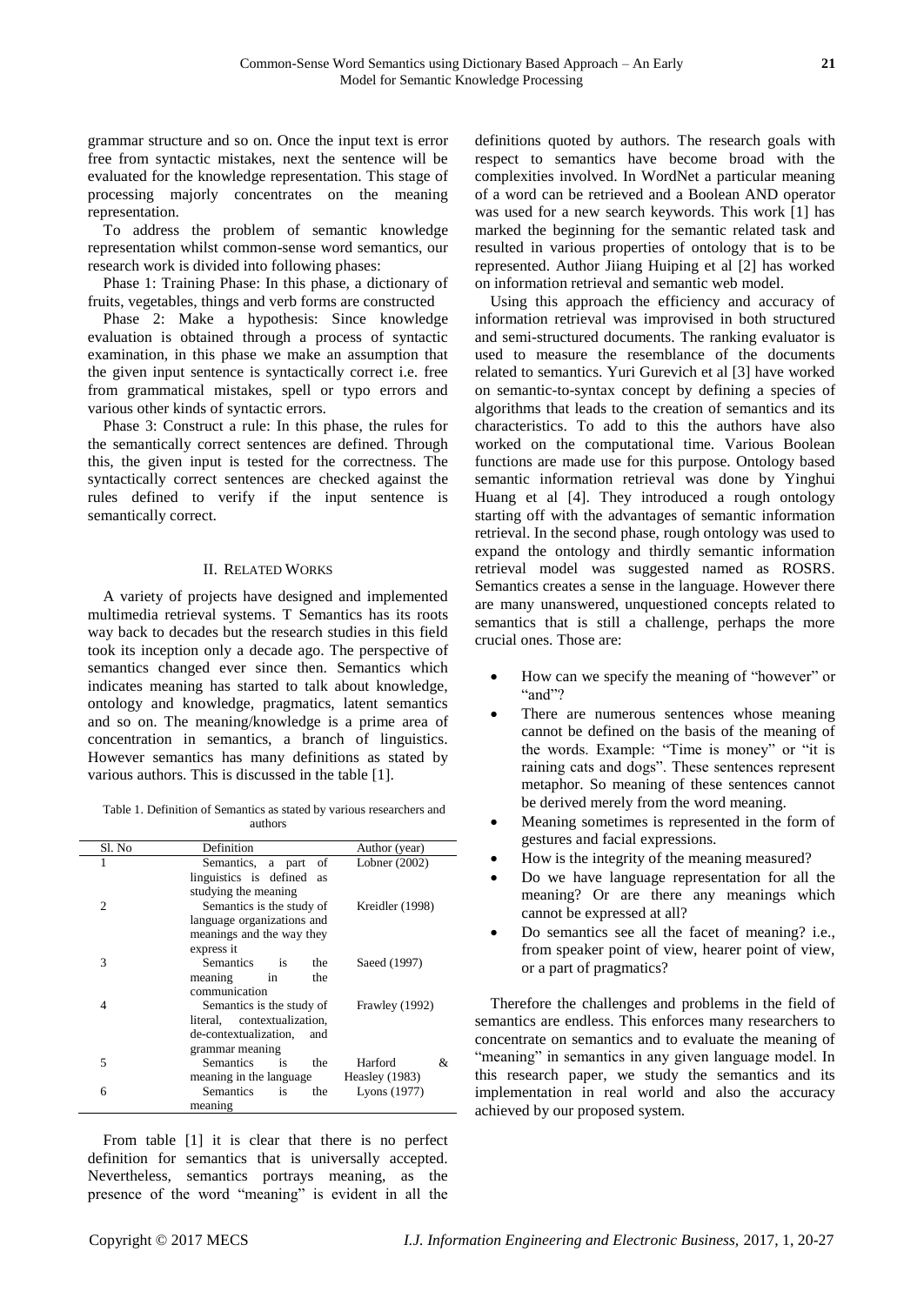# III. ARCHITECTURE OF THE PROPOSED SYSTEM – SEMANTIC MODEL USING THE DICTIONARY BASED APPROACH

Linguistic theory concentrates on relating the linguistic code and the meaning in the real world representation. Undoubtedly, the task is difficult as the natural world is filled with many ambiguities. This compensates to the more challenging aspects of semantics, making it more elusive, unpredictable yet center for communication especially in linguistics. The next big question is how actually the meaning should be communicated to the physical world? Is it through symbols (Semiotics)? Expressions? Language? Or something more complicated? Unfortunately, the answer to these questions is "yes". Meaning can be indicated in many of the ways, more innovative and more explorative. Semantics deals with both the word meaning and sentence meaning. For instance, *"you cooked the fist very well*". In this sentence, the word meaning is associated with each word such as *cook, fish, very, well*. The sentence meaning indicates the composition of all the words and the intrinsic meaning like, *cook+fish, cook+fish+very+well*. Many times, even though there is a perfect connotation for every word in the word meaning of the sentence, the overall sentence meaning might not have any sense such as *"fish cooked you well very".* This sentence contains exactly the same words as in the previous sentence however the arrangement of word meaning is disturbed which in turn affects the sentence meaning. This kind of problem is called Common-Sense Word semantic [5] problem. The problem of this type is addressed in this research paper. We have analyzed semantics from productive and composite point of view. In figure [2], we discuss how overall language model can be constructed by considering the three factors as shown in figure [1]. The figure [2] talks about the actual architecture of the semantics implementation (main topic of interest of this research work).

# IV. ARCHITECTURE OF THE PROPOSED SYSTEM – SEMANTIC MODEL USING THE DICTIONARY BASED APPROACH

In semantics, it is necessary to understand that the philosophical images of brain have to be drawn against the given input sentence. In reality, semantics requires lot of pre-requisites such as word meaning, sensory data, reference set and concrete meaning of the sentence [6]. The computational and compositional hypotheses considered for the semantic evaluation are indicated below:

- When a relation A is true, then the relation B has to be necessarily true forecasting an AND relation. Consider examples 1 and 2 highlighting this theory.
	- 1) "Alice likes music and dance" True for both A and B relation

2) "Alice likes music and not dance" – Relation A is true and B is false



Fig.2. Architecture of the proposed system showcasing the creation of common sense word semantics in real world scenarios

- The truthfulness of relation A being true or false is purely dependent on assumption that B is true. For example: "Alice has quit alcohol" – This indicates that Alice has been drinking (B is assumed to be true)
- The truthfulness of any relation A and B is dependent on the degree on common sense knowledge as mirrored in the real world. For example: "Rat chased cat" – In reality, this is not true.

The theory of common sense knowledge is dependent on the existence of living and non-living things in the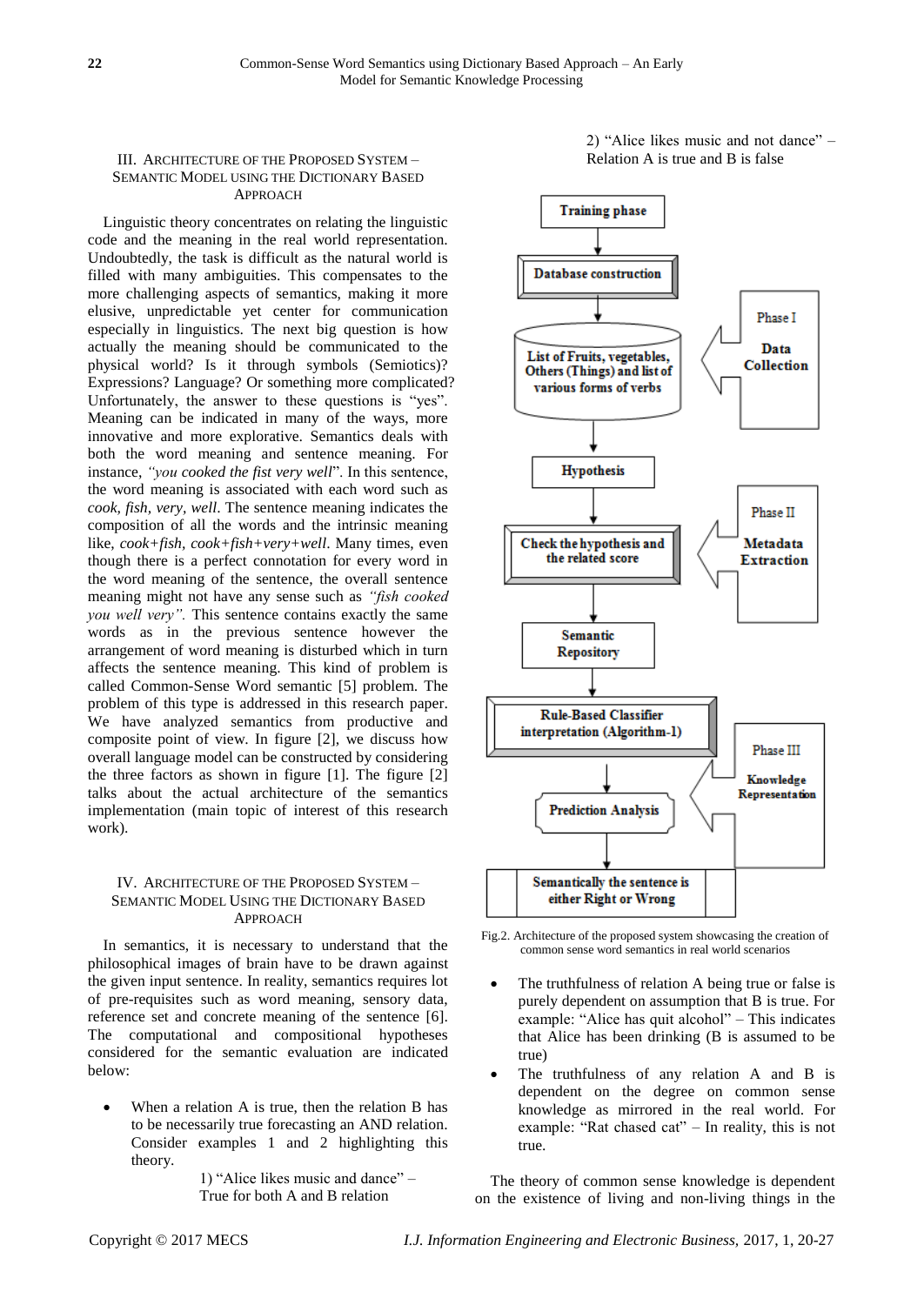world and the relation between them. For example: "Table killed Alice" – In reality, the non-living thing (Table) cannot perform an action (Kill).

In order to address the common-sense word semantics, we have adopted the dictionary based approach. A dictionary containing three prime elements, fruits, vegetables and things is constructed. English language adhere the Subject, Verb and Object form (SVO form) [7]. Therefore in addition to the dictionary, a list of all the verbs and its forms is prepared in another table. As shown in figure [2], in the training phase the word-set dictionary and the verb list are built. The input sentence from the user is verified for any syntactic mistakes. Once the sentence is free from all types of syntactic errors, it is dispatched to the semantic evaluation phase. In this stage, the sentence is checked if it complies with the rule predefined. If so, the sentence is declared as semantically correct otherwise it will be treated as semantically bad sentence. The procedure of the implementation is discussed in the algorithm 1. The important requirement for the algorithm to work efficiently is to input the grammatically correct sentence. If the user inputs the syntactically wrong sentence then the efficiency of the proposed algorithm may not be debated. Hence one has to ensure that the sentence is free from various types of syntactic mistakes and can pose only the semantic discrepancies.

Example sentence showing the implementation of the proposed system

Example 1:*"Apple ate Ramsey"*

The above sentence surpasses from the metadata extraction module as it does not contain any syntactic errors. For the semantics, we begin the scan word-byword and it is compared with the list of fruits/vegetables/ things and verb list. Every time the sentence is checked for SVO rule constraint.

*<Apple>* belong to fruit list

*<Ate>* belong to verb list

Rule is violated because the content of verb is preceded by the content of fruit. Therefore no further scanning of the sentence is required and hence the sentence is declared as semantically incorrect.

Example 2: *"It is a beautiful day", Moon told to star.*

*<Moon>* belongs to things list

*<Told>* belongs to verb list

Once again the rule is violated. Hence the given sentence is semantically incorrect

Example 3: *"I walked past the street very quickly"*

No rule violated. Hence this sentence is semantically correct.

Examples:

*Rule 1: Adam (factor) borrowed the money (Action) from Kinsley (Receiver)*

*Rule 2: Mary (participator) saw the eclipse (action) with a sunglass (instrument)*

lg \_1 *A orithm*

Alg orithm \_1<br>< input \_the \_ given \_ sentence >  $_$  the  $_$ given  $_$  sentence  $_$ <br>  $_$  the  $_$ input  $_$  sentence  $_$ *Scan the input sentence*

- 
- $u = s\epsilon$ <br> $-$ &  $$ *word by word*
- word by wora<br>check <sub>–</sub> the <sub>–</sub> rule check \_the \_ rule ><br>< Rule – defined >
- 
- -defined ><br>,vegetables \_& \_things \_ uit,vegetables\_&\_things<br>\_considered \_as \_table[1] *Fruit vegetables things • Fruit, vegetables \_& \_thing*<br>are \_ considered \_as \_table
- 
- are \_considered \_as \_table[1]<br>•verb \_list \_is \_said \_to \_be \_table[2]
- $\bullet$ *verb* \_ list \_ is \_ said \_ to \_ be \_ table[2]<br>  $\lt if$  \_ the \_ content \_ from \_ table[1] \_ preceed \_ *content from table preceed*
- $\sum_{i=1}^{n}$  the  $\sum_{i=1}^{n}$  content  $\sum_{i=1}^{n}$  from  $\sum_{i=1}^{n}$  table  $[2]$   $\sum_{i=1}^{n}$  then, the \_content  $_of$  \_table[2] \_then,  $\lt if$  \_the \_ content \_ from \_table the<sup>1</sup> content \_ of \_table [2] \_ then

the \_content \_of \_table[2] \_then,<br>the \_sentence \_is \_semantically \_incorrect > *otherwise otherwise*<br>< Semantically \_ correct >

utically \_corre<br>\_OF \_THE \_ RULES \_OF \_THE \_ PROPOSI<br>\_ALGORITHM (Abbreviations) *RULES OF THE PROPOSED ALGORITHM Abbreviations*

\_A<mark>LGORITHM</mark> (Abbreviation)<br>Factor (Instigator \_ of \_the ons)<br>\_action)  $Factor(Instigator \_ of \_ the \_action  
Action(Verb \_ kind)$ 

- Action(Verb \_kind)<br>Re ciever(Re cipient \_of \_the action)
- Reciever (Recipient \_of \_the action)<br>Objective (Purpose / endpo int\_of \_the \_action) *Objective*(*Purpose* / endpo int\_of \_the \_action)<br>*Originator*(*Source \_ po* int\_of \_the \_action)
- 
- $Originator(Source\_point\_of\_the\_action)$ <br>Instrument(Mechanism\_to\_achieve\_the\_goal) Instrument (Mechanism \_to \_ achieve<br>Participator (Re ceiver \_ of \_tactile / anism\_to\_achiev<br>eiver \_of \_tactile
- ator (Receiver<br>
<u></u>\_inf ormation) *auditory ormation*
- $auditory\_inf$  ormation)
- 1 *Rule*
- < Rule –1 ><br>< Factor >< Action >< Re cipient > < Factor >< Action<br>< Rule − 2 >
- 2 *Rule*
- < Rule 2 ><br>< Participator >< Action >< Instrument >  $\langle$  Participator  $>\angle$ <br> $\langle$  Rule – 3  $>$
- 3 *Rule*
- < Rule 3 ><br>< Factor >< Originator >< Objective >

## *4.1 Semantics and Predicate Logic*

The meaning of the language expressions can be expressed in terms of predicate logic [8]. However once must note that the predicate logic is irrelevant for lexical semantics – meaning of atomic words – although some connection can be drawn based on unary predicate or binary predicate under first order predicate logic [9]. Consider an example sentence, "*Apple (S) ate (V) Ramsey (O)*" This sentence portrays SVO format. Therefore the first order predicate logic for the above sentence is,

$$
\forall (s) \land \forall (v) \land \forall (o) \tag{1}
$$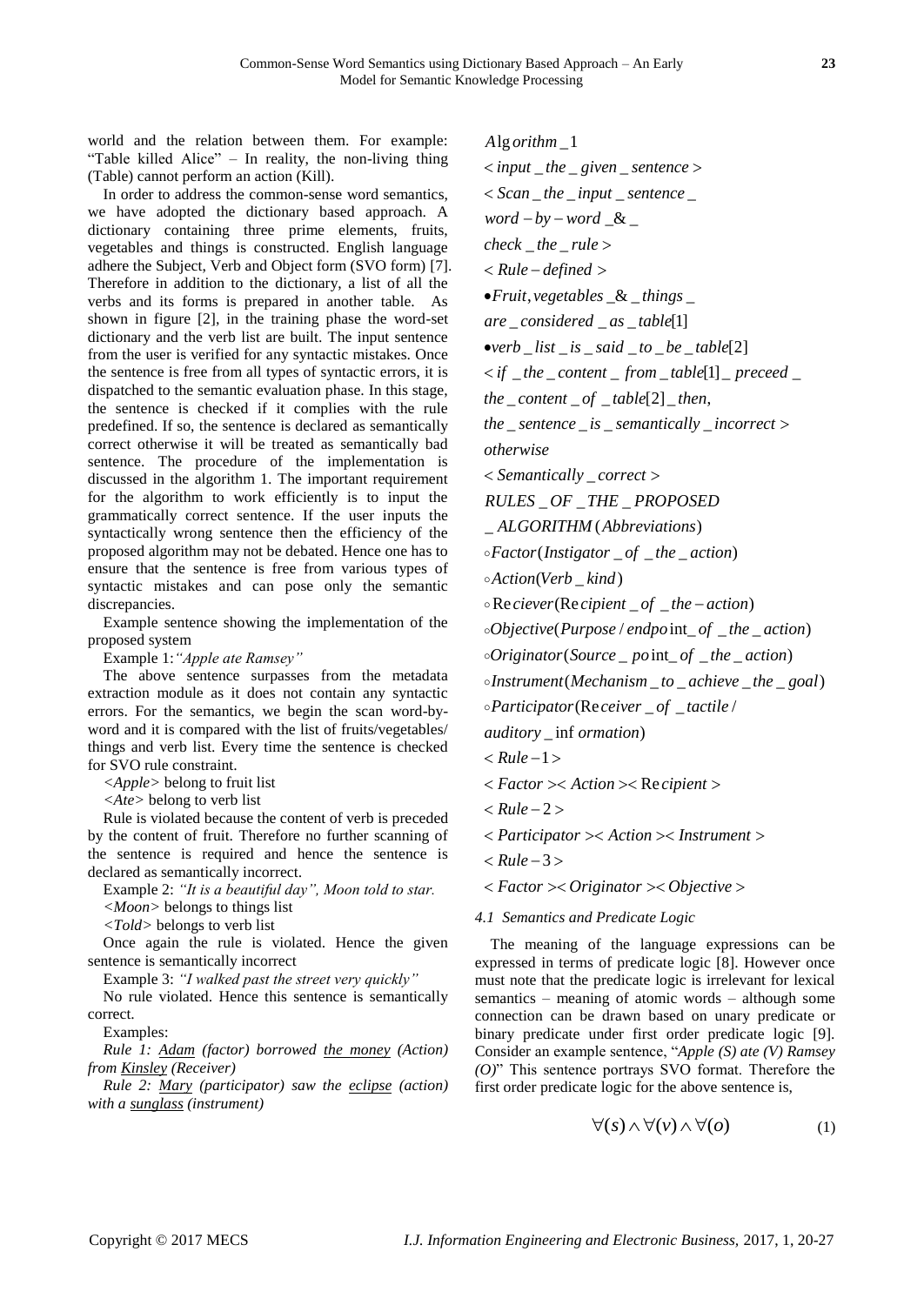Equation [1] symbolizes that all the subject  $S$ , verb  $V$ and object  $O$  has to be in the same order as indicated.

$$
\forall (x)\forall \forall (y) \rightarrow \text{Incorrect\_sentence} \tag{2}
$$

Here  $x$  represents the list of fruits, vegetables and things/others, y indicates the verb list and  $\gamma$  tells the fact of following immediately. Equation [2] represents that fruits, vegetables and things/others should not be followed immediately by verbs. If it does, then the sentence is semantically incorrect.

$$
\exists (x)\omega \forall (y) \rightarrow Correct\_sentence
$$
 (3)

In equation (c),  $\omega$  is the list of primary verb as shown in glossary [1]. The rule represents that for some  $\bar{x}$  if followed by words in list and then followed immediately by verb list then the sentence is correct. Consider the example, "*Stone*  $\exists$ (*x*) *was*  $\omega$  *eaten*  $\forall$ (*y*) *by Ramsey*", therefore the sentence is semantically correct. However observe the next example sentence, "*Stone*  $\exists$ (*x*) *had been*  $\omega$  *to New York"*, here  $\forall$  (y) is not found. Hence the sentence is declared as semantically incorrect.

The occurrences of word-pair in a given sentence can be explained as discussed here. Let S be the input sentence which is composed of series of word-pair say  $W_1$ , W2 ...  $W_n$ . For each  $W_i$  is assumed to appear independently however for the problem under consideration the meaning of any  $W_i$  is correlated and dependent on the neighbour word-pair  $W_j$ . this is composed of exhaustive enumeration of word pairs to derive the meaning of the entire sentence S. with the rule defined in our approach the interpretation of word series  $W_s$  consisting of  $W_1, \ldots, W_k, \ldots, W_l$  can be defined as following,

$$
\sum_{S=i}^{l} W_s = W\gamma \neq W\eta, W_S \geq 2
$$
\n
$$
\text{where } \forall \gamma \in \text{fruits} / \text{Vegetables} / \text{Things} / \text{ Others}, \qquad (4)
$$
\n
$$
\forall \eta \in \text{verb\_list}
$$

 $W_s \geq 2$  in equation [4] implies that the sentence S must contain at least 2 word-pair  $(W_s \to W_i, W_j)$  to be processed using the proposed methodologies

Therefore  $W<sub>S</sub>$  enumerations direct to the induction of binomial coefficients as given by,

$$
\sum_{\text{posW}_i=1}^{W_i=n} (\sum_{\text{posW}_i=W_i+1}^{W_j=n} (\dots \sum_{\text{posW}_z=W_i+1}^{W_z=n} W\gamma \neq W\eta)))
$$
 (5)

Equation [5] indicates that the sentence S starting from word Wi in the position 1 ranging till position n followed by next word Wj where the position is again incremented

by 1 to n, so on and so forth continuing till the last word Wz the rule  $W\gamma \neq W\eta$  has to be satisfied. This says that the fruits/ vegetables/ things/ others should not be immediately followed by verb. The main aim of this section was to provide the proposed architecture in terms of quantified formulae that will summarize the subject domain and its attributes in a more argument position [9].

The syntactic rules defined in our architecture stipulate a course to assign semantic values as interpreted in language expressions. The sentences with the arbitrary values are combined using these stated rules. Henceforth the integrity of the system majorly depends on the "truthful conditional evaluation" [10] The variables considered here are the database dictionaries as shown in glossary 1. Accordingly these tables serves as universal quantifiers, thus not affecting the individual parameters. The scope of the algorithm is bound to the rules annotated hence it will always ensure a closed-bounded semantic [11] component. In the upcoming section, the results and discussions of our system are argued.

#### V. RESULTS AND DISCUSSIONS

The entailment of meaning evaluation is dependent on the concepts of real world knowledge representation. For instance: "Alice drove past the bank last evening". In this sentence, the word "bank" could mean "financial institution" or "river bank". Therefore semantics, in linguistics deals with meaning from the perspective of both 'word' and 'sentence'. The ambiguity of word meaning can be eliminated through Word Sense Disambiguation (WSD), a field in linguistics. However in our research study, the concentration is on sentence meaning. The characterization of sentence meaning is studied by comprehending the common-sense knowledge theory. The contextual dependencies showed in our study focuses on boundary of understanding as seen by users or speakers direction. The flexibility achieved in our proposed system entails the fact that a naïve relationship can be built between the sensitivity and structural aspects of meaning representation. Our algorithm suggests that the meaning evaluation is an inherent part of knowledge representation and is part of learning process in every day's life of a human. Figure [3] represents the various forms of ontology's [12] with three different variations. The class hierarchies considered in our architecture concentrates on the reference correspondence functions [13]. The interpretation of these references indicates the necessary rules for a given sentence to be semantically correct. Various notations have been used to diagrammatically indicate the rules of the proposed system. If content from fruits/vegetables/things follows immediately by a verb then the sentence is semantically incorrect irrespective of what follows after this pattern. In the second scenario, if a fruit/vegetable/thing follows the primary verb such as is/was/has and others and then immediately followed by a verb then the sentence is semantically correct. As an instance, consider an example: "Apple was eaten by Ramsey". However consider the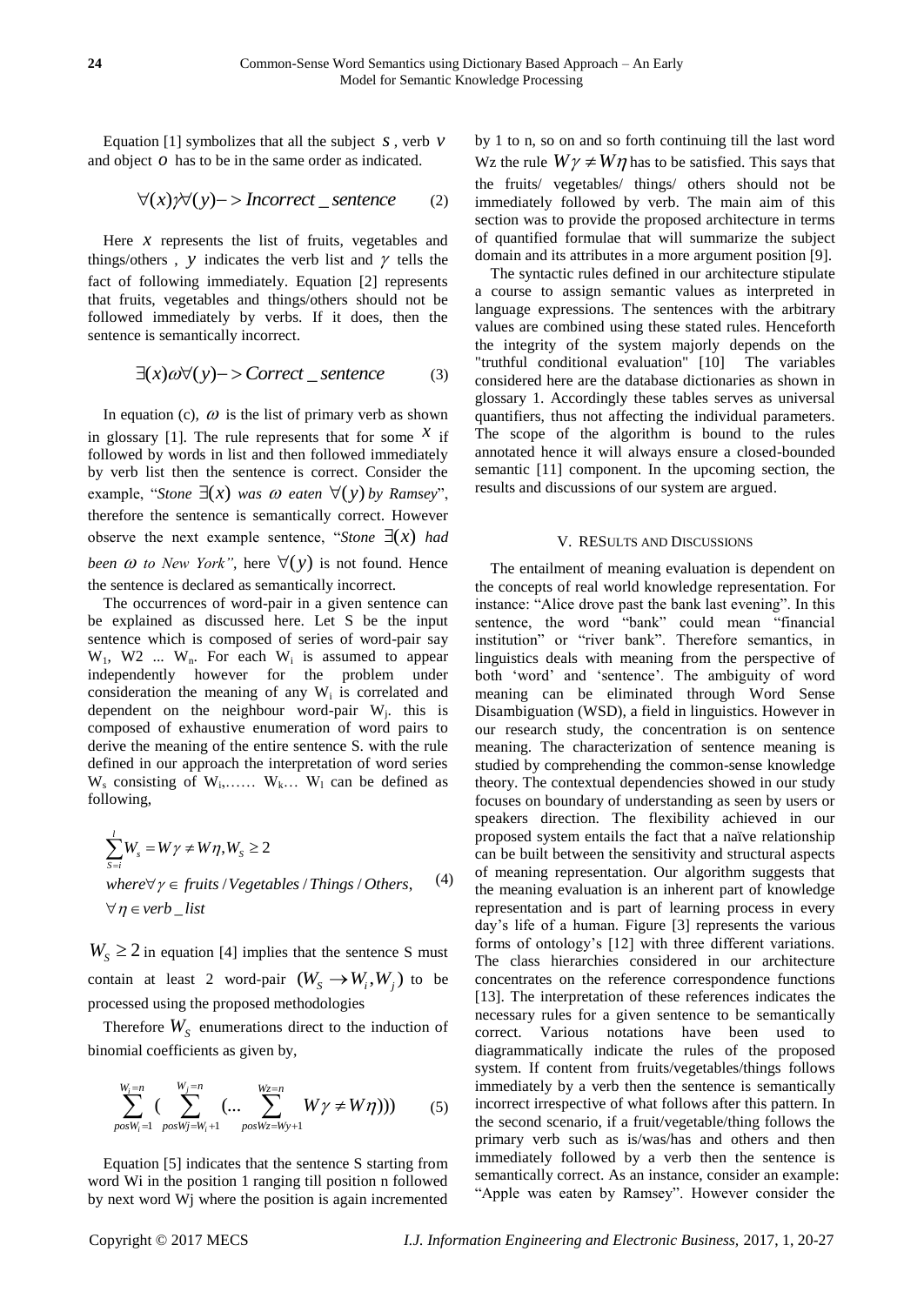sentence, "Apple was hungry", here if the content from fruit/vegetable/thing follows a primary verb and then have something else in the sentence but not the verb then the sentence is still claimed as semantically wrong. This is shown in the third case in the above figure [3]. The same rules were tested in different variations throughout the time. The proposed architecture was implemented on .Net platform.



Fig.3. Variations of Rules defined in the proposed architecture

In order to implement the proposed system the key source of information for comparison was a dictionary. therefore a dictionary was built in excel sheet containing the list of fruits, vegetables, things and others and a separate list of verb and its variations consisting of both primary and other forms of verbs. The dictionary table word-set is shown in the glossary 1. Figure [4] shows the experimental set up of the architecture. Different variations of sentences were tested in the interface. The results were recorded precisely to test the accuracy in the later phases. In all the dimensions of the test, the hypotheses of the rules were kept alive and all sentences were tested against these rules. The structure of the sentences was modified each time the test was conducted. In general sentences all of the k-dimensions were taken into consideration to evaluate the toughness of the system.

The measure of accuracy is done using the recall and precision in information retrieval [14] [15]. These are rooted on the juxtaposition of what is expected and what is obtained from the system under evaluation. Since these measures are universally accepted as a commonplace to measure the efficiency, the same has been adopted for semantics as well. Recall calculates the ratio of precisely observed correspondences (true positives tp) over the total number of anticipated correspondences (true positives and true negatives tn). Recall always indicates the completeness measure. Precision calculates the ratio of observed correspondences (true positives) over the total number of yielded correspondence (true positives

and false positives fp). Therefore the recall and precision is given by the following equations [6] and [7]

$$
Recall = \frac{tp}{tp + tn}
$$
\n(6)

$$
Pr\,ecision = \frac{tp}{tp + fp} \tag{7}
$$

Out of 1000 manually built sentences for testing purpose, 942 sentences were identified correctly as semantically correct and 47 of them were recognized as incorrect sentences. However 8 out of 1000 sentences were identified as correct for the semantically wrong sentences and 4 out of these 1000 sentences were obtained as incorrect for semantically correct sentences. Therefore when worked out on the recall and precision formulae as discussed in [6] and [7] on these numbers the proposed system on common sense semantics has 95.24% of recall and precision of 99.15%.

In figure [4], the output of the proposed system is shown. Various rules defined in the training phase were tested with this interface. The results were proven good. The sentences with true variance and false variance are tested across the semantically correct and incorrect sentences. It is also observed that the external criterion of appropriate measures satisfy the theoretical and practical aspects of semantics. The sentences in this figure are:

- 1) Apple ate Ramsey- Semantically wrong
- 2) Ramsey ate Apple- Semantically correct
- 3) Moon told star that it is a beautiful night-Semantically Wrong

Though our system gave an outstanding score on recall and measure, there are certain drawbacks in the existing approach. Those are,

- The system fail to identify the knowledge based sentences. For example, "Bachelor is a married man", "Black is white" and other sentences of this kind.
- Word-to-word connections cannot be formulated with the present approach as we concentrate only on the sentence meaning.

The main concentration addressed in this research paper is common – sense word semantics. However semantics is wide subject of interest hence the proposed method concentrates on semantics problem of only about 75%. There are still many variations in semantics that is yet to be explored. Semantics is more likely to be contra posted with pragmatics – a field in Natural Language Processing. The best of knowledge processing in any system is best when the concepts of semantics and pragmatics are associated thereby building a true intelligent structure.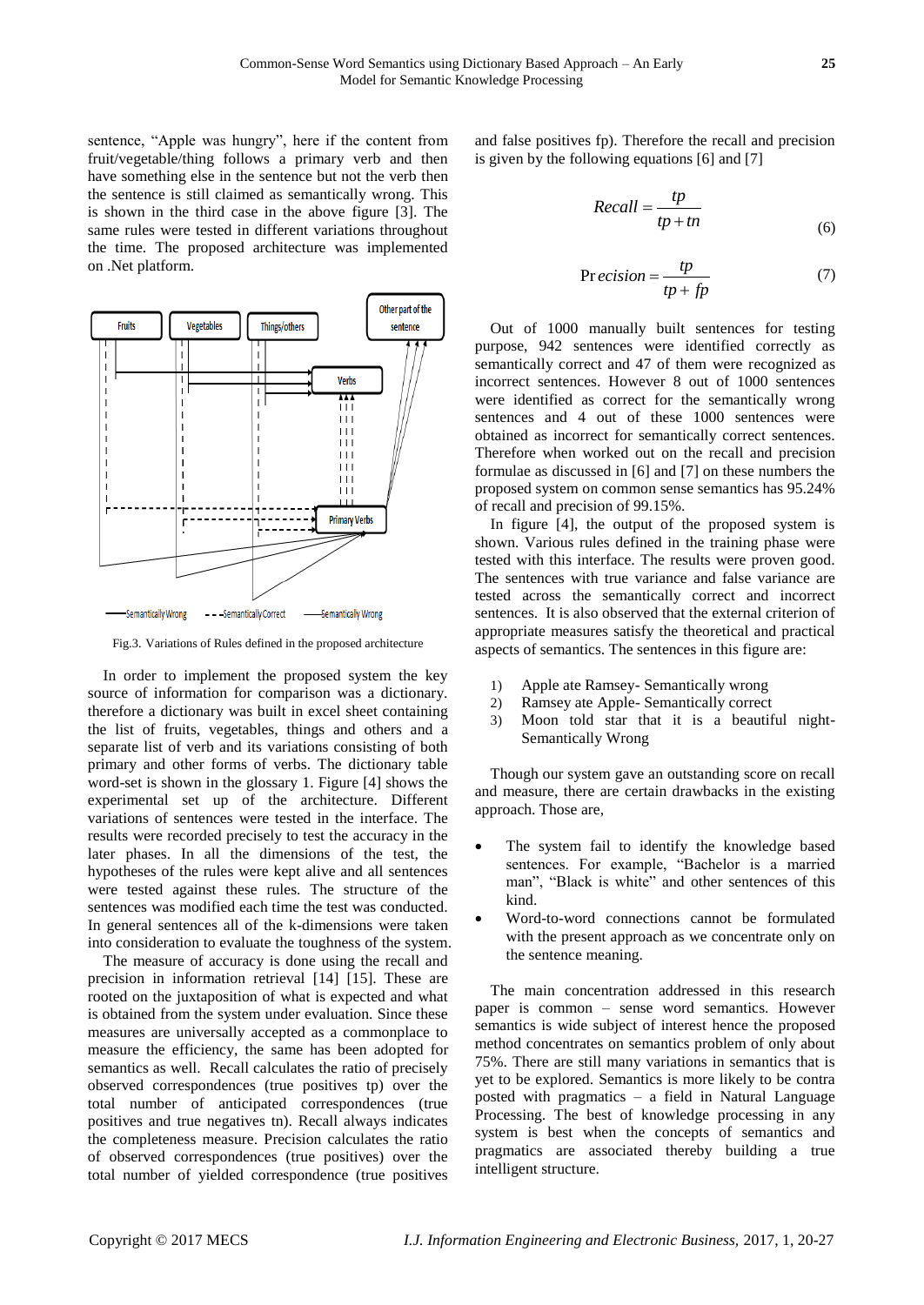

Fig.4. Results of the proposed system on ASP.NET platform

## VI. CONCLUSION

The Evaluation of Information Retrieval is often made on the basis of the meaning retrieved in the information. The meaning has to be well-perceived and wellunderstood. Therefore semantics is very important in any knowledge processing systems. There are various parameters to measure the semantics of a language however semantics should ensure that it recognizes some form of language and its intrinsic meaning.

In this paper, we provided the basic view of handling semantics through a process of meaning representation. The part of semantics concentrated here is called common-sense word semantics. The problem is addressed in terms of SVO format supported by English language. We designed the architecture on the basis of a hand-built dictionary of words containing the list of Fruits/ vegetables/ things/ others and a list of verb. Rule-based classifier helped us to define the rules based on our requirements. Finally the proposed architecture obtains good accuracy as sighted by recall and precision measures. However the results obtained using these measures are dependent on the type of the knowledge processing that is to be made; in this case it is commonsense word semantics. One main advantage of the proposed algorithm is that the potential meaning is represented through the contextual structure of the sentence. Furthermore, concentration will be paid on the drawbacks of the existing system and the future scope of this research work is to expand the view of semantics and connect the pragmatics and various others forms of semantics thereby modeling a robust knowledge processing system.

#### **REFERENCES**

- [1] Kruse, P.M., Naujoks, A., Roesner, D., Kunze, M.: Clever search: A wordnet based wrapper for internet search engines. In: Proceedings of the 2nd GermaNet Workshop.  $(2005)$
- [2] [Jiang Huiping,](http://ieeexplore.ieee.org/search/searchresult.jsp?searchWithin=%22Authors%22:.QT.Jiang%20Huiping.QT.&newsearch=true) "Information Retrieval and the semantic web" International Conference on [Educational and](http://ieeexplore.ieee.org/xpl/mostRecentIssue.jsp?punumber=5598556)  [Information Technology \(ICEIT\), 2010](http://ieeexplore.ieee.org/xpl/mostRecentIssue.jsp?punumber=5598556)  DO[I:10.1109/ICEIT.2010.5607549](http://dx.doi.org/10.1109/ICEIT.2010.5607549) Publisher:IEEE
- [3] Yuri Gurevich, \Foundational Analyses of Computation", in How the World Com- putes (eds. S. Barry Cooper et al.), Turing Centennial Conference, Springer LNCS 7318 (2012)
- [4] [Yinghui Huang,](http://ieeexplore.ieee.org/search/searchresult.jsp?searchWithin=%22Authors%22:.QT.Yinghui%20Huang.QT.&newsearch=true) "Rough Ontology Based Semantic Information Retrieval", [Computational Intelligence and](http://ieeexplore.ieee.org/xpl/mostRecentIssue.jsp?punumber=6804196)  [Design \(ISCID\), 2013 Sixth International Symposium](http://ieeexplore.ieee.org/xpl/mostRecentIssue.jsp?punumber=6804196)  [on](http://ieeexplore.ieee.org/xpl/mostRecentIssue.jsp?punumber=6804196) (Volume:1 )Date of Conference: 28-29 Oct. 2013 DO[I:10.1109/ISCID.2013.23](http://dx.doi.org/10.1109/ISCID.2013.23) Publisher:IEEE
- [5] [Wang Yong-gui,](http://ieeexplore.ieee.org/search/searchresult.jsp?searchWithin=%22Authors%22:.QT.Wang%20Yong-gui.QT.&newsearch=true) "Research on semantic Web mining", International Conference on [Computer Design and](http://ieeexplore.ieee.org/xpl/mostRecentIssue.jsp?punumber=5520349)  [Applications \(ICCDA\), 2010](http://ieeexplore.ieee.org/xpl/mostRecentIssue.jsp?punumber=5520349) (Volume:1) DOI: [10.1109/ICCDA.2010.5541057](http://dx.doi.org/10.1109/ICCDA.2010.5541057) Publisher: IEEE
- [6] Semantics and Pragmatics 2 , University of Chicago, Winter 2011, Handout 1
- [7] LIN1180 Semantics, Stavros Assimakopoulos by by Albert Gatt, Lecture Notes 2012
- [8] [Yongyang Xu,](http://ieeexplore.ieee.org/search/searchresult.jsp?searchWithin=%22Authors%22:.QT.Yongyang%20Xu.QT.&newsearch=true) "Research on semantics of entity space similarity measure based on artificial neural networks" International Conference on [Geoinformatics, 2015](http://ieeexplore.ieee.org/xpl/mostRecentIssue.jsp?punumber=7321937) DOI: [10.1109/GEOINFORMATICS.2015.7378707](http://dx.doi.org/10.1109/GEOINFORMATICS.2015.7378707) Publisher: IEEE
- [9] Yi Jin, The Research of Search Engine Based on Semantic Web", [International Symposium on](http://ieeexplore.ieee.org/xpl/mostRecentIssue.jsp?punumber=4731857) [Intelligent Information](http://ieeexplore.ieee.org/xpl/mostRecentIssue.jsp?punumber=4731857)  [Technology Application Workshops, 2008](http://ieeexplore.ieee.org/xpl/mostRecentIssue.jsp?punumber=4731857) DOI: [10.1109/IITA.Workshops.2008.193](http://dx.doi.org/10.1109/IITA.Workshops.2008.193) Publisher: IEEE
- [10] [Masao Yokota,](http://ieeexplore.ieee.org/search/searchresult.jsp?searchWithin=%22Authors%22:.QT.Masao%20Yokota.QT.&newsearch=true) " Aware computing guided by Lmdexpression and direct knowledge in spatial language understanding", [2011 3rd International Conference on](http://ieeexplore.ieee.org/xpl/mostRecentIssue.jsp?punumber=6156580)  [Awareness Science and Technology \(iCAST\),](http://ieeexplore.ieee.org/xpl/mostRecentIssue.jsp?punumber=6156580) DOI: [10.1109/ICAwST.2011.6163164](http://dx.doi.org/10.1109/ICAwST.2011.6163164) Publisher: IEEE
- [11] Guanghui Yang,Junkang Feng,"Database Semantic Interoperability based on Information Flow Theory and Formal Concept Analysis", IJITCS, vol.4, no.7, pp.33-42, 2012.
- [12] Zahia Marouf, Sidi Mohamed Benslimane,"An Integrated Approach to Drive Ontological Structure from Folksonomie", IJITCS, vol.6, no.12, pp.35-45, 2014 DOI: 10.5815/ijitcs.2014.12.05
- [13] Kavitha, A., Rajkumar, N., and Victor, S.P., An Integrated Approach for Measuring Semantic Similarity Between Words and Sentences Using Web Search Engine. The International Journal of Information Technology & Computer Science (IJITCS), 9(3), 68-78.2013
- [14] Djuana, E., Xu, Y., Li, Y., Learning Personalized Tag Ontology from User Tagging Information. Conferences in Research and Practice in Information Technology (CRPIT), Australia, 2012.
- [15] [Radziah Mohamad,](http://ieeexplore.ieee.org/search/searchresult.jsp?searchWithin=%22Authors%22:.QT.Radziah%20Mohamad.QT.&newsearch=true) "Similarity algorithm for evaluating the coverage of domain ontology for semantic Web services", International conference on Software Engineering Conference (MySEC), 2014, DOI: [10.1109/MySec.2014.6986012](http://dx.doi.org/10.1109/MySec.2014.6986012) Publisher: IEEE